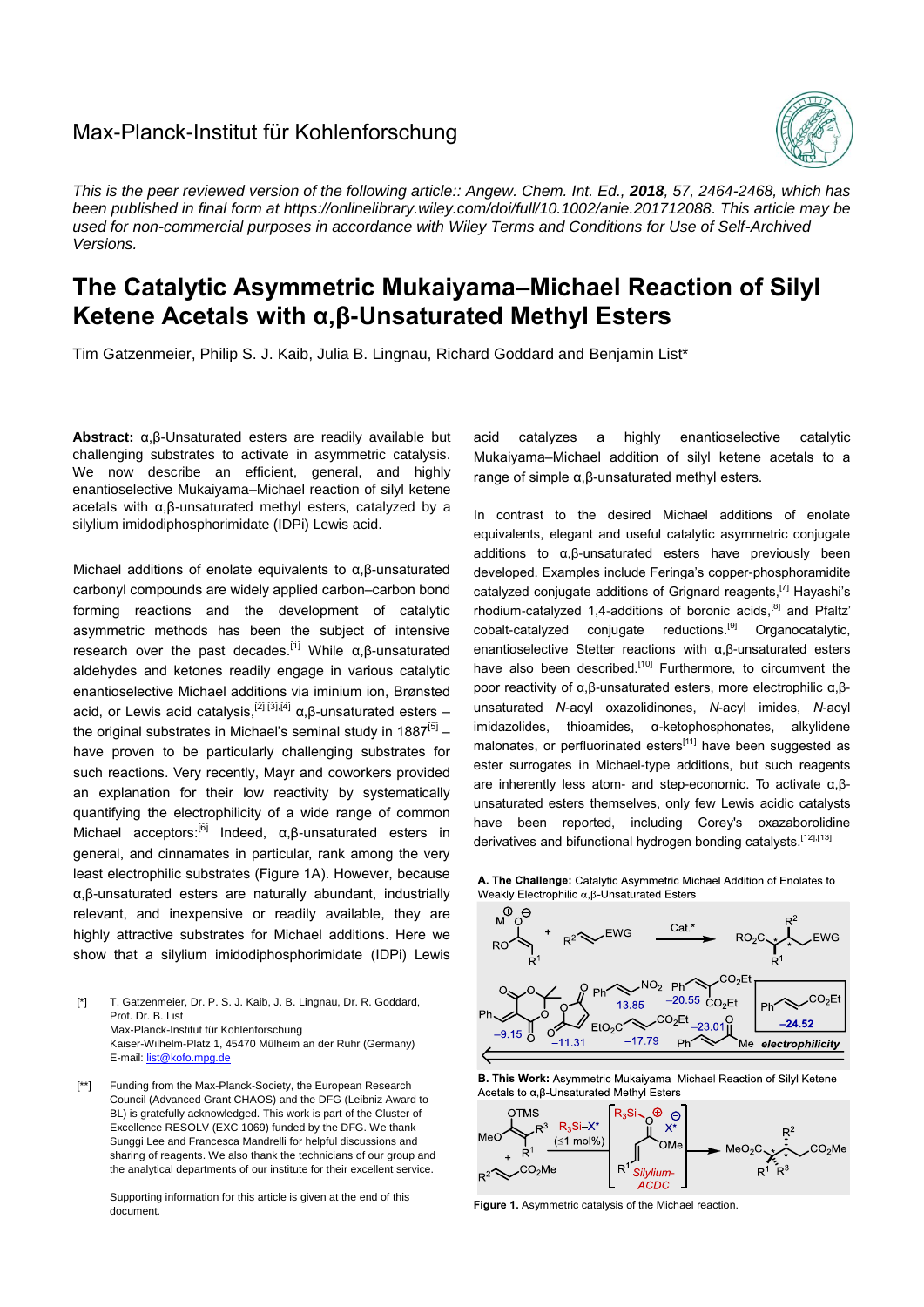Within our research program of exploring the potential of asymmetric counteranion-directed silylium Lewis acid catalysis  $(silylium-ACDC)$ ,  $[14]$ ,  $[15]$  we recently focused our attention on the activation of α,β-unsaturated esters in catalytic asymmetric Diels–Alder reactions with cyclopentadiene.<sup>[16]</sup> While these studies suggested sufficient reactivity of our silylium Lewis acid catalysts, high enantioselectivities were only obtained with 9 fluorenylmethyl esters. These substrates are electronically nonactivated, but prone to strong dispersion interactions.<sup>[17]</sup> Striving to make the simplest and most readily available methyl esters accessible as substrates, we became highly interested in exploring their utility in silylium-ACDC and specifically in the asymmetric Mukaiyama–Michael reaction (Figure 1B).

We began our study with the asymmetric conjugate addition reaction of methyl *trans*-cinnamate (**1a**) with commercial silyl ketene acetal (SKA) 2a (Table 1).<sup>[18]</sup> In preliminary studies of this model reaction, we found that Lewis acids derived from our chiral disulfonimides (DSI),<sup>[15]</sup> or binaphthyl-allyl-tetrasulfone  $(BALT)$  C-H acids,<sup>[16]</sup> were either insufficiently reactive as catalysts or gave very low enantioselectivities (see SI for further detail). In contrast, encouraging results were obtained with our recently developed IDPi acids[19] **4a-e** (Table 1, entries 1-5). This catalyst motif combines very high acidity with a confined threedimensional structure, and generates a  $C_2$ -symmetric anion upon deprotonation.



[a] Reactions were performed on a 0.02 mmol scale. [b] Determined by <sup>1</sup>H NMR. [c] Determined by HPLC. [d] Freshly prepared and purified SKA 2a was used. [e] 1 mol % of catalyst. [f] 12 h reaction time.

Of the investigated IDPi acids, **4e** was identified as the best catalyst (entry 5). Further optimization resulted in very high enantioselectivity but only moderate conversion (entry 8). A remarkable enhancement in reactivity was observed, when instead of commercially available SKA **2a**, a freshly synthesized and purified reagent was used.<sup>[20]</sup> This allowed

us to obtain full conversion with only 1 mol % of catalyst at 0 °C after 12 h (entry 11), compared to the 52% conversion at r.t. with 3 mol % of catalyst and 24 h of reaction time obtained with the commercial reagent (entry 8). We attribute this effect to trace impurities of diisopropylamine in the commercially available SKA that potentially deactivate the catalyst.

**Table 2.** Ester scope.[a]

|              |                          |                                                                  | <b>OTMS</b> |                                                         |                                 |                     |
|--------------|--------------------------|------------------------------------------------------------------|-------------|---------------------------------------------------------|---------------------------------|---------------------|
|              |                          | Me                                                               | OMe         |                                                         |                                 |                     |
|              |                          |                                                                  | Me 2a       |                                                         | R                               |                     |
| $R^{\prime}$ | CO <sub>2</sub> Me,<br>1 | $(S, S)$ -4e $(1 \text{ mol } \%)$<br>cyclohexane (0.2 M), 0 °C; |             | MeO <sub>2</sub> C<br>CO <sub>2</sub> Me<br>$Me$ Me $3$ |                                 |                     |
| Entry        | $R =$                    | Product                                                          | then MeOH   | Time                                                    | Yield (%) <sup>[b]</sup>        | e.r. <sup>[c]</sup> |
|              |                          |                                                                  |             | 14 h                                                    | 97                              |                     |
| 1            |                          |                                                                  | 3a          |                                                         | $(1 \text{ mol } %)$            | 97:3                |
| 2            |                          |                                                                  | 3a          | 5 d                                                     | 98<br>$(0.5 \text{ mol } \% )$  | 97:3                |
| 3            |                          |                                                                  | 3a          | 5 d                                                     | 98<br>$(0.25 \text{ mol } \% )$ | 96.5:3.5            |
| 4            |                          |                                                                  | 3b          | 14 h                                                    | 95                              | 97:3                |
| 5            | Me<br>Me                 |                                                                  | 3c          | 14 h                                                    | 95                              | 98:2                |
| 6            | Mе                       |                                                                  | 3d          | 5 d                                                     | 92                              | 96.5:3.5            |
| 7            |                          |                                                                  | 3e          | 14 h                                                    | 99                              | 97.5:2.5            |
| 8            | СI                       |                                                                  | 3f          | 14 h                                                    | 97                              | 97.5:2.5            |
| 9            | Br                       |                                                                  | 3g          | 14 h                                                    | 98                              | 98:2                |
| 10           |                          |                                                                  | 3h          | 2d                                                      | 92                              | 94.5:5.5            |
| 11           | MeO                      |                                                                  | 3i          | 24 h                                                    | 95                              | 95.5:4.5            |
| $12^{[d]}$   | <b>NC</b>                |                                                                  | 3j          | 14 h                                                    | 89                              | 97.5:2.5            |
| $13^{[e]}$   | O <sub>2</sub> N         |                                                                  | 3k          | 4 d                                                     | 76                              | 95:5                |
| $14^{[1]}$   |                          |                                                                  | 31          | 3 d                                                     | 84                              | 97:3                |
| 15           |                          |                                                                  | 3m          | 14 h                                                    | 94                              | 94.5:5.5            |
| $16^{[9]}$   |                          |                                                                  | 3n          | 24 h                                                    | 92                              | 97:3                |
| $17^{[9]}$   | M                        |                                                                  | 30          | 2d                                                      | 94                              | 95:5                |
| $18^{[h]}$   | Me                       |                                                                  | 3p          | 24 h                                                    | 27% conv.[1]                    | 84.5:15.5.          |
| $19^{[h]}$   |                          |                                                                  | 3q          | 24 h                                                    | no reaction                     | $\boldsymbol{I}$    |

[a] Reactions were performed on a 0.2 mmol scale with 3.0 equivalents of SKA **2a** for the specified period of time. [b] Isolated yield. [c] Determined by HPLC. [d] In *p*-xylene. [e] In toluene/1,4-dioxane (3:1) at r.t.. [f] In *m*-xylene. [g] In methylcyclohexane at -40 °C. [h] with 5 mol% catalyst and at 40 °C. [i] Determined by <sup>1</sup>H NMR.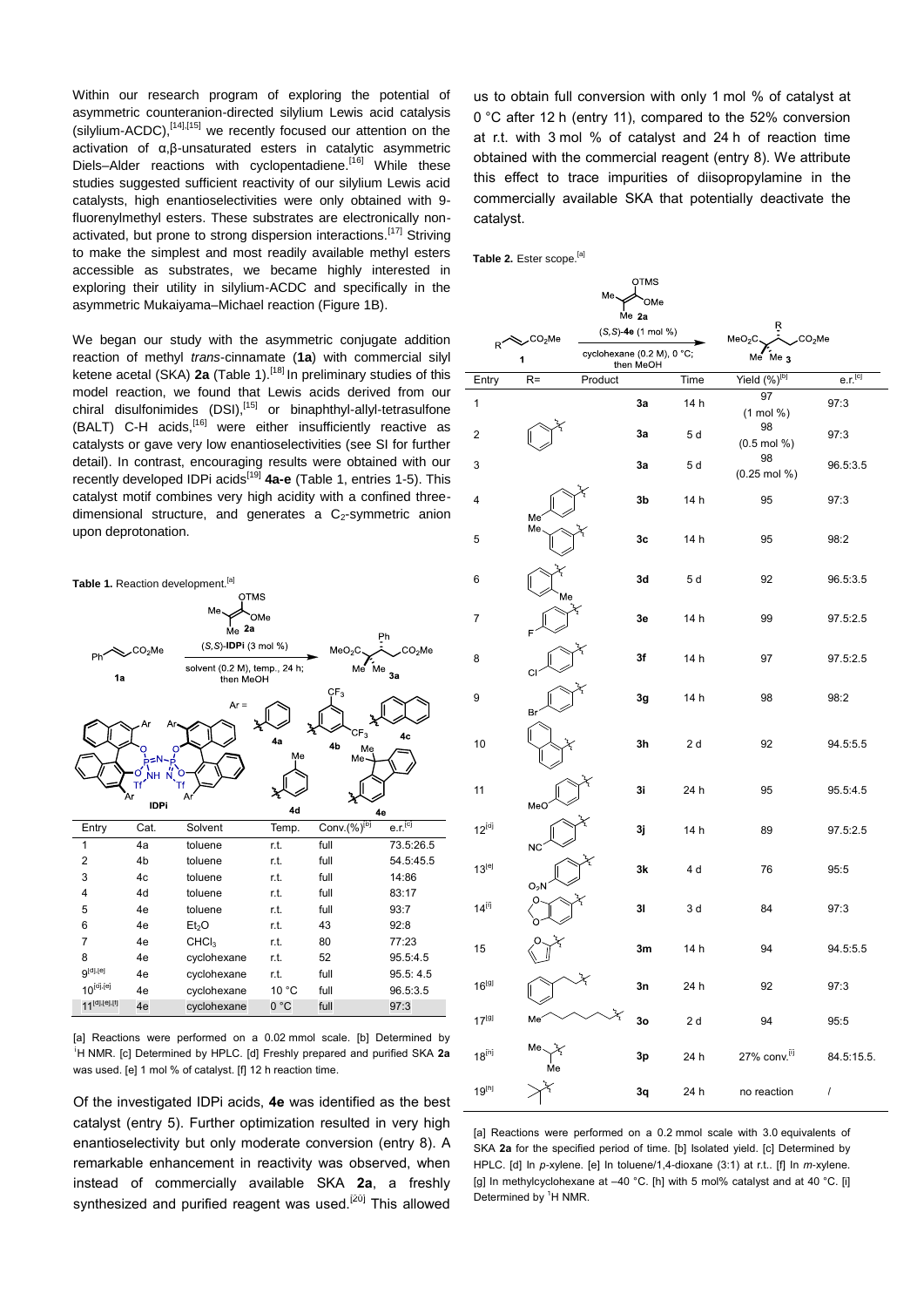With optimal conditions in hand, we next investigated the scope of the reaction by employing a variety of 3-aryl and 3 alkyl methyl *trans*-acrylates (Table 2). With model substrate **1a**, the catalyst loading could even be lowered to 0.25 mol % (entries 1-3) giving consistently excellent yields of product **3a** with prolonged reaction time. Differently substituted arenes (**3b-d**, **3h**) as well as halogenated substrates (**3e-g**) gave the desired products in excellent yields and enantioselectivities. Further, both electron-rich (**3i**, **3l**) and electron-deficient substrates (**3j**, **3k**) were well tolerated with slightly modified conditions. Also heterocyclic product **3m** could be obtained with good results. As linear 3-alkyl *trans*-acrylates are generally more reactive than cinnamates. <sup>[6, 12b]</sup> decreased temperatures were necessary to obtained the desired products with high enantiocontrol (**3n**, **3o**). γ-Branched substrates (entry 18-19) were found very unreactive and only very low or no conversion was detected even with increased catalyst loadings and temperatures.

We also studied other cinnamates, including the corresponding ethyl- and benzyl esters, free cinnamic acid, cinnamoyl chloride and methyl *cis*-cinnamate. Interestingly, ethyl *trans*-cinnamate gave strongly diminished enantioselectivity (e.r. 77.5:22.5) and reactivity (89% yield, 3 d reaction time). When methyl *cis*-cinnamate (*Z*/*E* >99:1) was used, only very low conversion (55% yield) was detected after 5 days and the opposite enantiomer was enriched (e.r. 62.5:37.5). All other tested substrates gave no conversion. These results are consistent with a scenario in which catalyst **4e** exhibits an ideally shaped chiral pocket to accommodate the geometry of trimethylsilylated α,βunsaturated *trans*-methyl esters. While modifications of the 3-position are well tolerated, distortion of this geometry would result in either decelerated or complete shutdown of catalysis.

The scope of silyl ketene acetals was explored next (Table 3). With cyclic SKA nucleophiles (**2b-d**), the corresponding products were obtained with high yields and enantioselectivities. With α-mono-substituted silyl ketene acetals, the reaction outcome was found to significantly depend on the type of SKA employed. Both isomeric SKAs (*E*)-**2e** (*E/Z* 4:1) and (*Z*)-**2e** (*E/Z* 1:19) gave excellent enantioselectivities (e.r. ≥98.5:1.5), while favoring opposite diastereomers: (*E*)-**2e** afforded *syn*-product **5d** (d.r. 12:1), while (*Z*)-**2e** predominantly gave the corresponding *anti*product **5e** (d.r. 1.6:1). Intriguingly, the reaction failed to provide any increased diastereoselectivity with all SKA variants when triflimide (HNTf<sub>2</sub>) was used as an achiral catalyst, highlighting the additional benefit from a confined reaction environment beyond enantiocontrol (see the SI for further detail). Isopropyl-substituted SKA (*E*)-**2g** was found to provide product **5f** with excellent diastereoselectivity and enantioselectivity (entry 7). The observed preference for the *syn*- or *anti*-diastereomer in relation to the (*E*)- or (*Z*)-enolate geometry is in agreement with that observed by Evans *et al.* in their Mukaiyama–Michael reactions of α,β-unsaturated *N*acyl oxazolidinones.<sup>[21]</sup>

Table 3. Silyl ketene acetal (SKA) scope.<sup>[a]</sup>

|                |                                        | <b>OTMS</b>                                                             |                               |                     |
|----------------|----------------------------------------|-------------------------------------------------------------------------|-------------------------------|---------------------|
|                |                                        | Me<br>OMe                                                               |                               |                     |
|                |                                        | $Me$ 2a                                                                 |                               |                     |
|                | .CO <sub>2</sub> Me                    | $(S, S)$ -4e $(1 \text{ mol } \%)$                                      | R<br>MeO <sub>2</sub>         | CO <sub>2</sub> Me  |
| R              | 1                                      | cyclohexane (0.2 M), 0 °C;<br>then MeOH                                 | $Me$ Me $\alpha$              |                     |
| Entry          | <b>SKA</b>                             | Product                                                                 | Yield $\overline{(\%)^{[D]}}$ | e.r. $(d.r.)[c]$    |
| 1              | <b>OTMS</b><br>Me.<br>Me 2a            | Ph<br>CO <sub>2</sub> Me<br>MeO <sub>2</sub> C<br>OMe<br>Me Me 3a       | 97                            | 97:3                |
| 2 <sup>d</sup> | <b>OTMS</b><br>2 <sub>b</sub>          | Ph<br>CO <sub>2</sub> Me<br>MeO <sub>2</sub> C<br>OMe<br>5a             | 95                            | 98:2                |
| 3              | <b>OTMS</b><br>2 <sub>c</sub>          | Ph<br>CO <sub>2</sub> Me<br>MeO <sub>2</sub> C<br>OMe<br>5 <sub>b</sub> | 97                            | 96:4                |
| 4              | <b>OTMS</b><br>OMe<br>2d               | Ph<br>CO <sub>2</sub> Me<br>MeO <sub>2</sub> C<br>5c                    | 99                            | 96.5:3.5            |
| 5              | <b>OTMS</b><br>OMe<br>Bn $(E)$ -2e     | Ph<br>CO <sub>2</sub> Me<br>MeO <sub>2</sub> C<br>5d<br>.<br>Bn         | 98                            | 99:1<br>(12:1)      |
| $6^e$          | <b>OTMS</b><br>Bn<br>$(Z)$ -2e         | Ph<br>CO <sub>2</sub> Me<br>MeO <sub>2</sub> C<br>'OMe<br>5e<br>Bn      | 96                            | 98.5:1.5<br>(1.6:1) |
| $\overline{7}$ | <b>OTMS</b><br>OMe<br>$(F)$ -20<br>-יה | Ph<br>MeO <sub>2</sub> C<br>CO <sub>2</sub> Me<br>5f<br>iPr             | 98                            | 99.5:0.5<br>(24:1)  |

[a] Reactions were performed on a 0.2 mmol scale with 3.0 equivalents of SKAs. [b] Isolated yield. [c] e.r. and d.r. by HPLC. [d] 2 mol % catalyst. [e] 5 mol % catalyst.

Toward understanding the reaction mechanism, we became interested in the nature of the initial reaction product before methanolysis. Besides the previously reported [2+2] or [4+2] intermediates<sup>[22],[21a]</sup> with ketene acetals, we also anticipated an open-chain intermediate as proposed in other silylium Lewis acid catalyzed reactions.<sup>[23],[18c]</sup> Indeed, by monitoring the reaction by NMR spectroscopy, we could identify and characterize silyl ketene acetal **D** (Figure 2) as the initial reaction product. Interestingly, a *Z/E*-ratio of >99:1 of product **D** was observed, consistent with an s-*cis* conformation of the reacting α,β-unsaturated ester in the carbon-carbon bond forming transition state. Accordingly, a tentative catalytic cycle is suggested, which is initiated by the protonation of the SKA with the IDPi precatalyst, furnishing silylated ester **A**. Silicon-transfer to the substrate then leads to the activated chiral ion pair **B**, which reacts with the nucleophile to provide a doubly-silylated intermediate **C**. Silylation of the next substrate molecule could then occur either directly or via other esters of the generic type **A**. Since intermediate **D** is a potential nucleophile itself, we tested whether reduced amounts of the starting SKA **2a** would cause oligomerizations by subsequent Michael addition of intermediate **D** to unsaturated ester **1a**. However, we found that even only 1.1 equivalents of SKA **2a** gave a clean reaction profile and the same yield after prolonged reaction time. Also sub-stoichiometric amounts of **2a** did not result in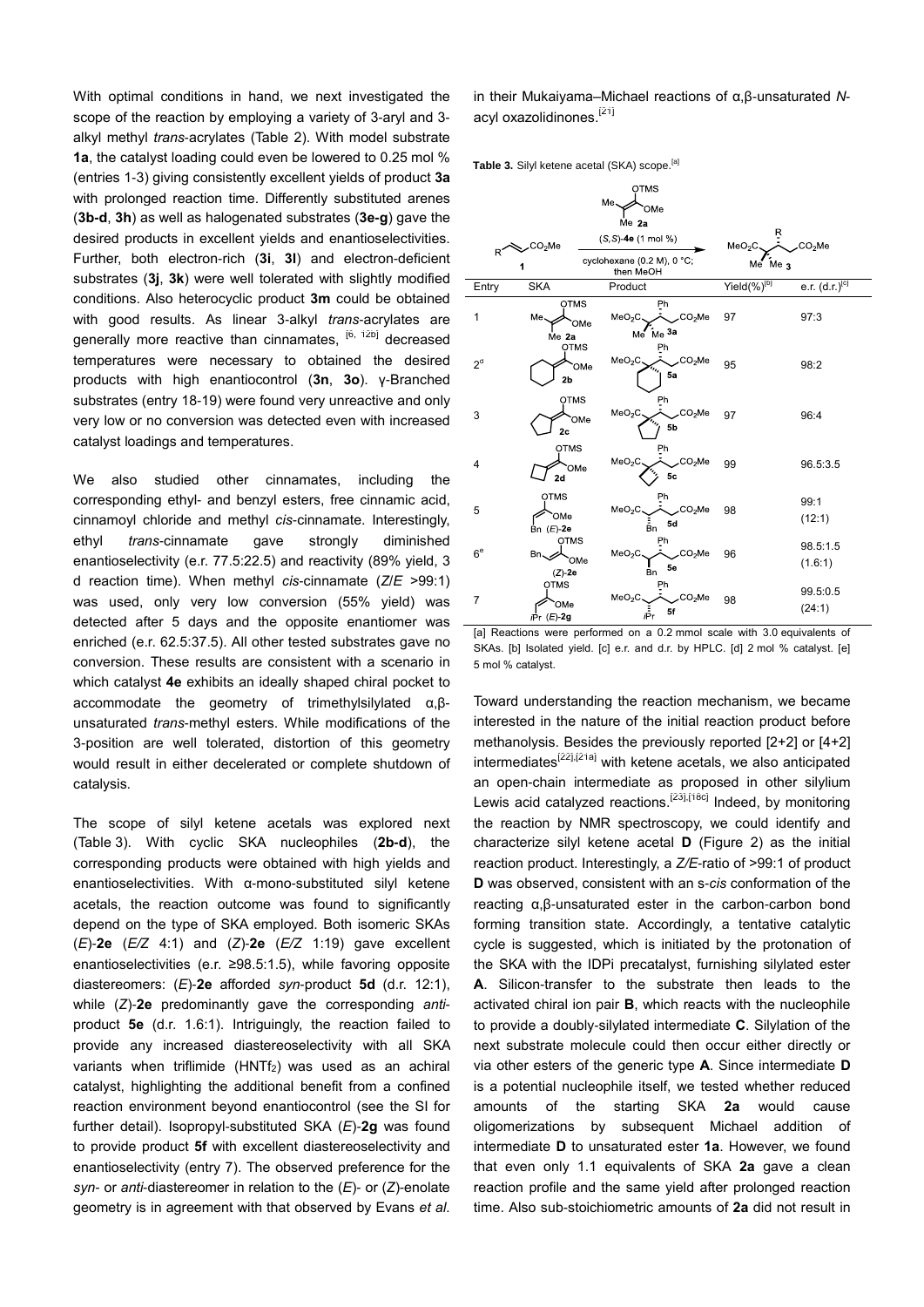any significant side product formation even after prolonged reaction times at room temperature. Increased steric hindrance at silyl ketene acetal **D** and as a consequence lower reactivity may account for this observation.



**Figure 2.** Proposed reaction mechanism.

Generally, the isolated yields correlated well with the employed amounts of SKA (see SI for further details), and the self-healing features of silylium Lewis acid catalysis<sup>[15b],[16]</sup> also allowed us to conduct the reaction in non-dried solvent and without requirement of an inert gas atmosphere. Product **3a** was isolated in identical yield and enantioselectivity under such conditions.



**Figure 3.** Selective product derivatizations. a) aq. NaOH (5 equiv.), MeOH/THF (2:1), 0 °C to r.t., 1 h, quant.; b) LAH (1.5 equiv.), THF, 0 °C to r.t., 3 h, quant.; c) TsOH (20 mol%), MgSO4, toluene, 120 °C, 16 h, 97%; d) LAH (1.5 equiv.), 0 °C, 3 h, 75%.

As differentiation of the two product ester groups would be highly attractive for further transformations, we investigated possibilities for selective derivatizations (Figure 3). Gratifyingly, we found that simple saponification with aq. NaOH provides a very high degree of selectivity for the less sterically hindered ester group. Thus, both products **3a** and **5d** were converted smoothly into the corresponding monocarboxylic acids **6** and **7** in quantitative yield and in case of product **5d** without epimerization. An alternative and complimentary approach for differentiating the two ester groups of our products would involve the direct utilization of silyl ketene acetal intermediate **D**. Indeed, we found that adding LAH instead of methanol to the reaction mixture

selectively gave lactol **8**. Reduction of product **3a** with LAH gave the corresponding diol, which cyclizes under acidic conditions to furnish tetrahydropyran **9**.

In summary, we have developed the first example of an asymmetric Mukaiyama–Michael reaction of α,β-unsaturated methyl esters. This reaction is enabled by the use of chiral silylium ion-based Lewis acids and delivers high enantioand diastereoselectivity with a broad scope of different substrates. Future work will focus on further applications of this catalytic system and its reaction intermediates for asymmetric synthesis.

**Keywords:** Mukaiyama–Michael reaction • cinnamates • silyl ketene acetals • organocatalysis • confined Brønsted acid

- [1] a) E. M. Carreira, L. Kvaerno, *Classics in Stereoselective Synthesis*, Wiley, **2009**; b) Y. Zhang, W. Wang, *Catal. Sci. Technol.* **2012**, *2*, 42-53; c) C. Hui, F. Pu, J. Xu, *Chem. Eur. J.* **2016**, *23*, 4023-4036.
- [2] a) S. P. Brown, N. C. Goodwin, D. W. C. MacMillan, *J. Am. Chem. Soc.* **2003**, *125*, 1192-1194; b) Y. K. Chen, M. Yoshida, D. W. C. MacMillan, *J. Am. Chem. Soc.* **2006**, *128*, 9328-9329; c) S. Bertelsen, P. Diner, R. L. Johansen, K. A. Jørgensen, *J. Am. Chem. Soc.* **2007**, *129*, 1536- 1537; d) A. Erkkilä, I. Majander, P. M. Pihko, *Chem. Rev.* **2007**, *107*, 5416-5470; e) S. G. Ouellet, A. M. Walji, D. W. C. Macmillan, *Acc. Chem. Res.* **2007**, *40*, 1327-1339; f) C. Appayee, S. E. Brenner-Moyer, *Org. Lett.* **2010**, *12*, 3356- 3359.
- [3] a) D. Nakashima, H. Yamamoto, *J. Am. Chem. Soc.* **2006**, *128*, 9626-9627; b) T. Sakamoto, J. Itoh, K. Mori, T. Akiyama, *Org. Biomol. Chem.* **2010**, *8*, 5448-5454; c) B.- M. Yang, P.-J. Cai, Y.-Q. Tu, Z.-X. Yu, Z.-M. Chen, S.-H. Wang, S.-H. Wang, F.-M. Zhang, *J. Am. Chem. Soc.* **2015**, *137*, 8344-8347; d) N. Momiyama, K. Funayama, H. Noda, M. Yamanaka, N. Akasaka, S. Ishida, T. Iwamoto, M. Terada, *ACS Catal.* **2016**, *6*, 949-956.
- [4] a) K. Hermann, H. Wynberg, *J. Org. Chem.* **1979**, *44*, 2238-2244; b) M. Sawamura, H. Hamashima, Y. Ito, *J. Am. Chem. Soc.* **1992**, *114*, 8295-8296; c) M. Sawamura, H. Hamashima, Y. Ito, *Tetrahedron* **1994**, *50*, 4439-4454; d) T. Arai, H. Sasai, K.-i. Aoe, K. Okamura, T. Date, M. Shibasaki, *Angew. Chem. Int. Ed.* **1996**, *35*, 104-106; e) Y. Hamashima, D. Hotta, M. Sodeoka, *J. Am. Chem. Soc.* **2002**, *124*, 11240-11241.
- [5] a) A. Michael, *J. Prakt. Chem.* **1887**, *35*, 349-356; b) T. Tokoroyama, *Eur. J. Org. Chem.* **2010**, *2010*, 2009-2016.
- [6] D. S. Allgäuer, H. Jangra, H. Asahara, Z. Li, Q. Chen, H. Zipse, A. R. Ofial, H. Mayr, *J. Am. Chem. Soc.* **2017**, *139*, 13318-13329.
- [7] a) S. R. Harutyunyan, F. Lopez, W. R. Browne, A. Correa, D. Peña, R. Badorrey, A. Meetsma, A. J. Minnaard, B. L. Feringa, *J. Am. Chem. Soc.* **2006**, *128*, 9103-9118; b) S.- Y. Wang, S.-J. Ji, T.-P. Loh, *J. Am. Chem. Soc.* **2007**, *129*, 276-277; c) S. R. Harutyunyan, T. den Hartog, K. Geurts, A. J. Minnaard, B. L. Feringa, *Chem. Rev.* **2008**, *108*, 2824-2852.
- [8] a) Y. Takaya, T. Senda, H. Kurushima, M. Ogasawara, T. Hayashi, *Tetrahedron: Asymmetry* **1999**, *10*, 4047-4056; b) S. Sakuma, M. Sakai, R. Itooka, N. Miyaura, *J. Org. Chem.* **2000**, *65*, 5951-5955; c) T. Hayashi, K. Yamasaki, *Chem. Rev.* **2003**, *103*, 2829-2844.
- [9] a) A. Pfaltz, *Acc. Chem. Res.* **1993**, *26*, 339-345; b) U. Leutenegger, A. Madin, A. Pfaltz, *Angew. Chem. Int. Ed.* **1989**, *28*, 60-61.